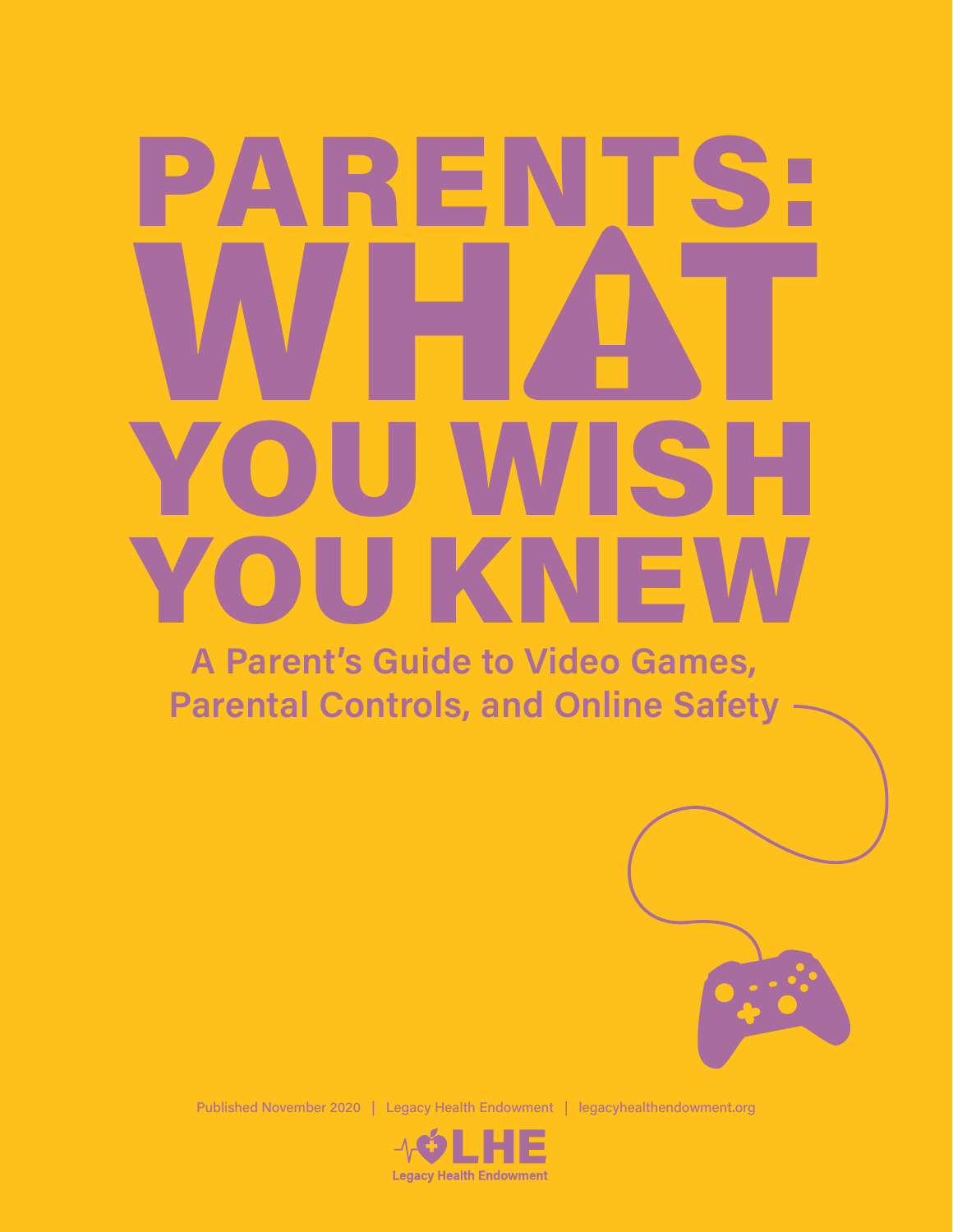

| The Dangerous World of Online Gaming 1977 1988 |  |
|------------------------------------------------|--|
|                                                |  |
|                                                |  |
|                                                |  |
| 7 Tips to Give Your Gamer                      |  |
|                                                |  |
| Parental Controls and Resources 2012 10        |  |
| Resources and Links for Parents<br>10          |  |
| Top Trending Games of 2020<br><u>11</u>        |  |
| Glossary of Gaming Terms and Slang 12          |  |

**Legacy Health Endowment is a nonprofit healthcare grantmaking** foundation that works solely within Merced and Stanislaus Counties **in the California Central Valley. LHE is not a hospital or healthcare services provider.**

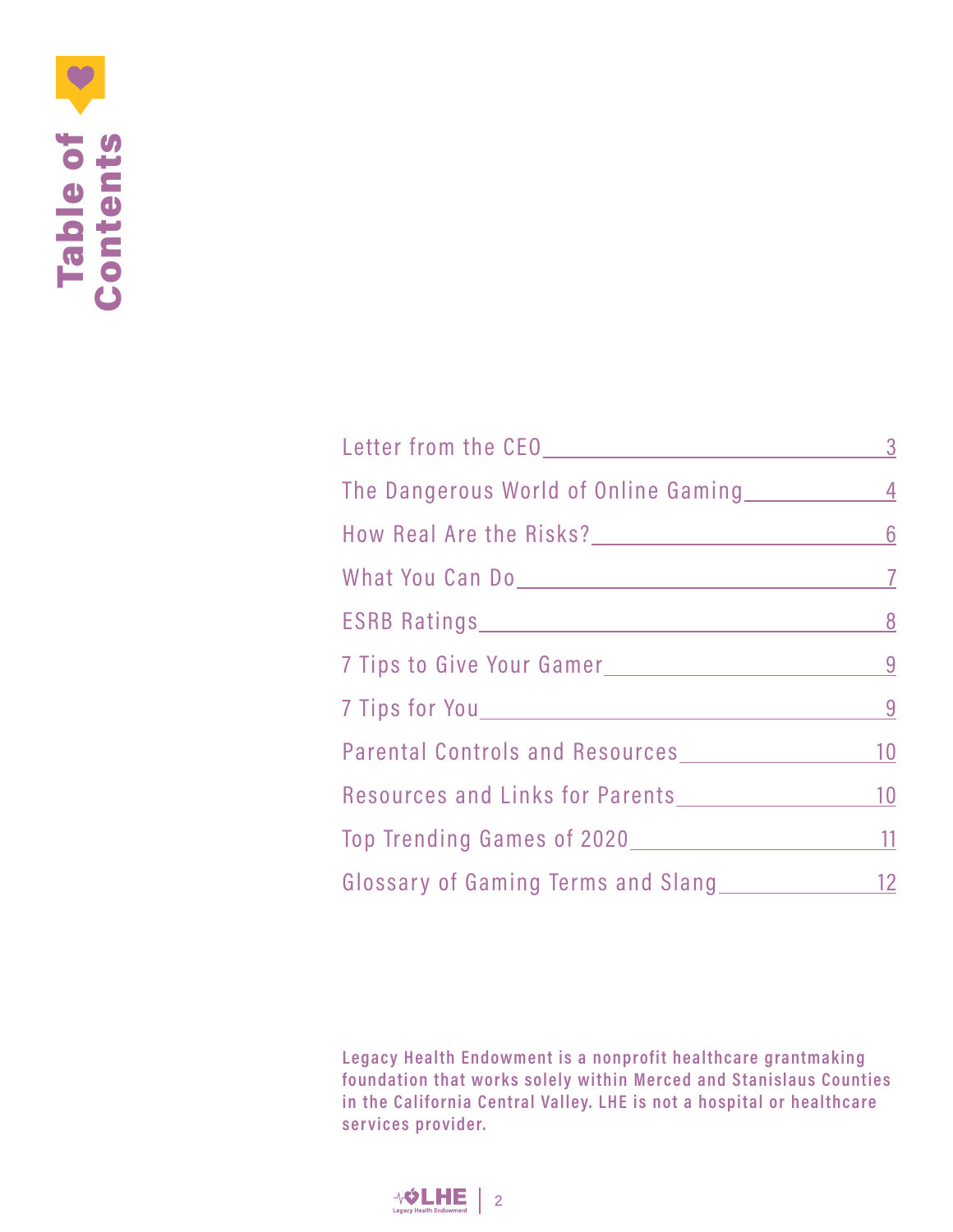### LETTER FROM THE CEO



Dear Parent,

Like many activities in which children and teens engage, gaming poses potential dangers. We have created What You Wish You Knew: A Parent's Guide to Video Games, Parental Controls, and Online Safety to help parents and guardians better understand these dangers. Advanced game consoles coupled with high-speed internet allow your children to play games online with people all over the world. Many games feature social and interactive elements such as chat or online competitions; others can be expanded or altered by downloading player-created content on the Internet. In addition, gaming can often affect young people's mental health, lowering self-esteem and self-efficacy, and increasing anxiety, aggression, and even clinical symptoms of depression and anxiety disorders.

While video games feature built-in, adjustable safety and privacy settings, there is always the risk of bullying, exposure to inappropriate content, and online predators. By educating, monitoring, and limiting video game use, your child's mental, physical, and emotional health can be suppor ted and maintained. Video games can be a great source of entertainment and learning for the whole family, but it's important for parents to fully appreciate what the experience of playing games today encompasses.

As a parent myself, helping others protect their kids from potential threats to their health, safety, and well-being is a particularly meaningful part of my work. It's up to us to be informed about what and how our children play and to make appropriate choices on their behalf. Fortunately, there are many tools and resources we can use to better understand the games we bring home, as well as to help ensure that the gameplay experience our children are enjoying is a safe and secure one. The Entertainment Software Rating Board (ESRB<sup>®</sup>) rating system is one such tool, providing helpful guidance about the content and age-appropriateness of computer and video games. Parental controls are available on all new video game platforms, letting us exercise even greater control over the games our children play. And when it comes to games played over an Internet connection, knowing the tools at our disposal can be crucial to ensuring our kids are safeguarded from inappropriate content and encounters with other players they would be better off avoiding.

If you have any questions or comments about safe, positive, age-appropriate gaming, please email me at jeffrey@legacyhealthendowment.org

Thank you,

Jeffrey Lewis President and CEO Legacy Health Endowment jeffrey@legacyhealthendowment.org

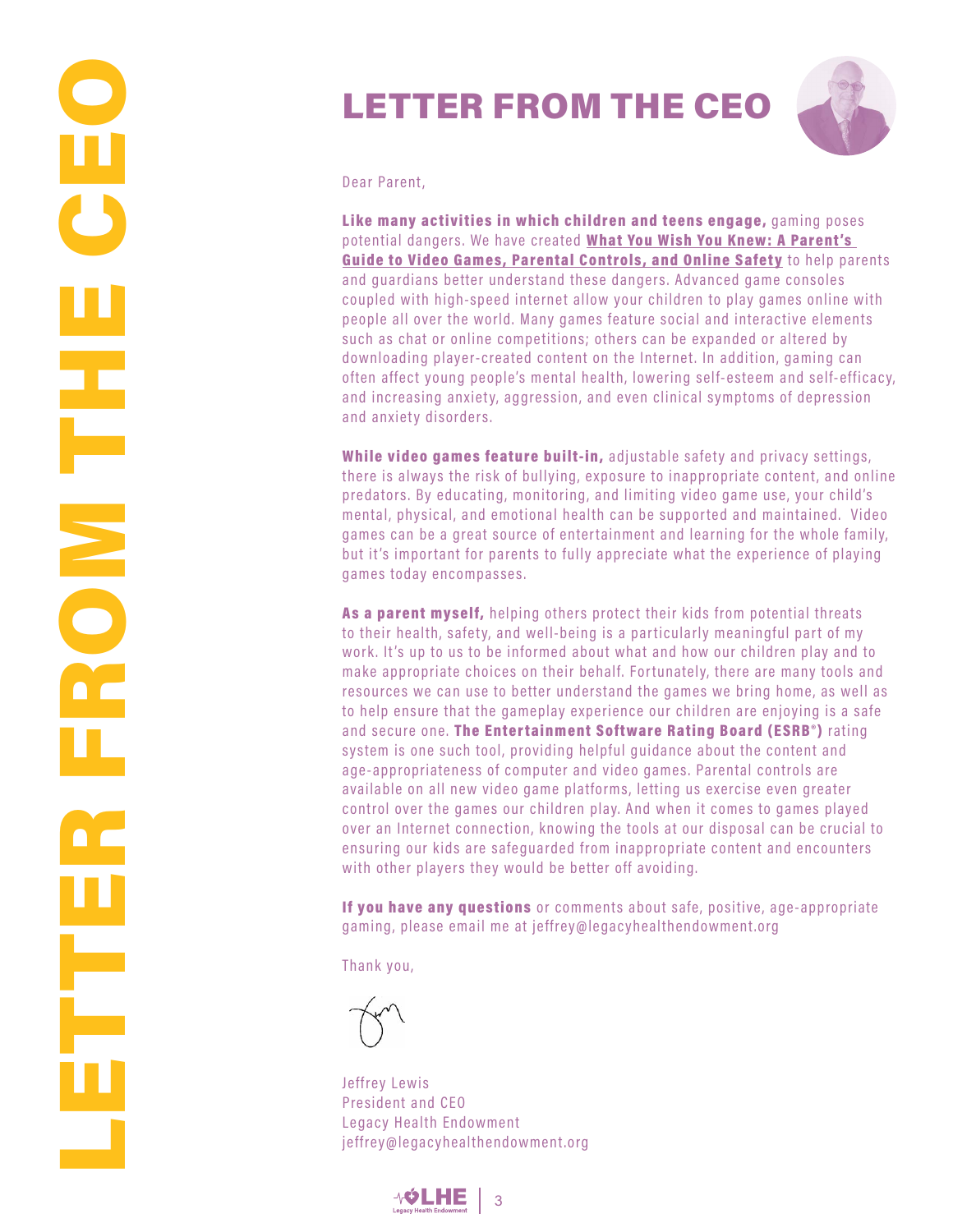## THE DANGEROUS WORLD OF ONLINE GAMING

Once considered an exclusively adult pastime, **online gaming is now a mainstream hobby among younger generations. There are new and advanced gaming systems such as the** Xbox **and** PlayStation**, as well as new hand-held gaming systems like the**  Nintendo Switch **and even cell phones. Online gaming can be an enjoyable experience, but young gamers should use caution since online gaming presents many of the same dangers associated with Internet use.**

### POTENTIAL DANGERS

### ONLINE PREDATORS:

**To play online with other gamers,** your child must set up an online account. Players are not required to reveal their ages or real names to other gamers. While this may aid in protecting your child's identity, it may also protect child predators who search the Internet for underage gamers by posing as a teen or child. Most online games allow real-time conversation via microphone headsets during online play. Predators can use this communication to arrange in-person meetings with your child, who may not know that the "other kid" they've been playing with is really an adult.

**Your child's personal information** is only as personal as your child chooses it to be. A stranger may try to earn your child's trust and coax him or her into divulging dangerous information, such as the location of your home and whether you, the parent or guardian, are in the house. Predators may use tactics to gain your child's trust such as giving pointers on how to win a game or even offering them gifts.

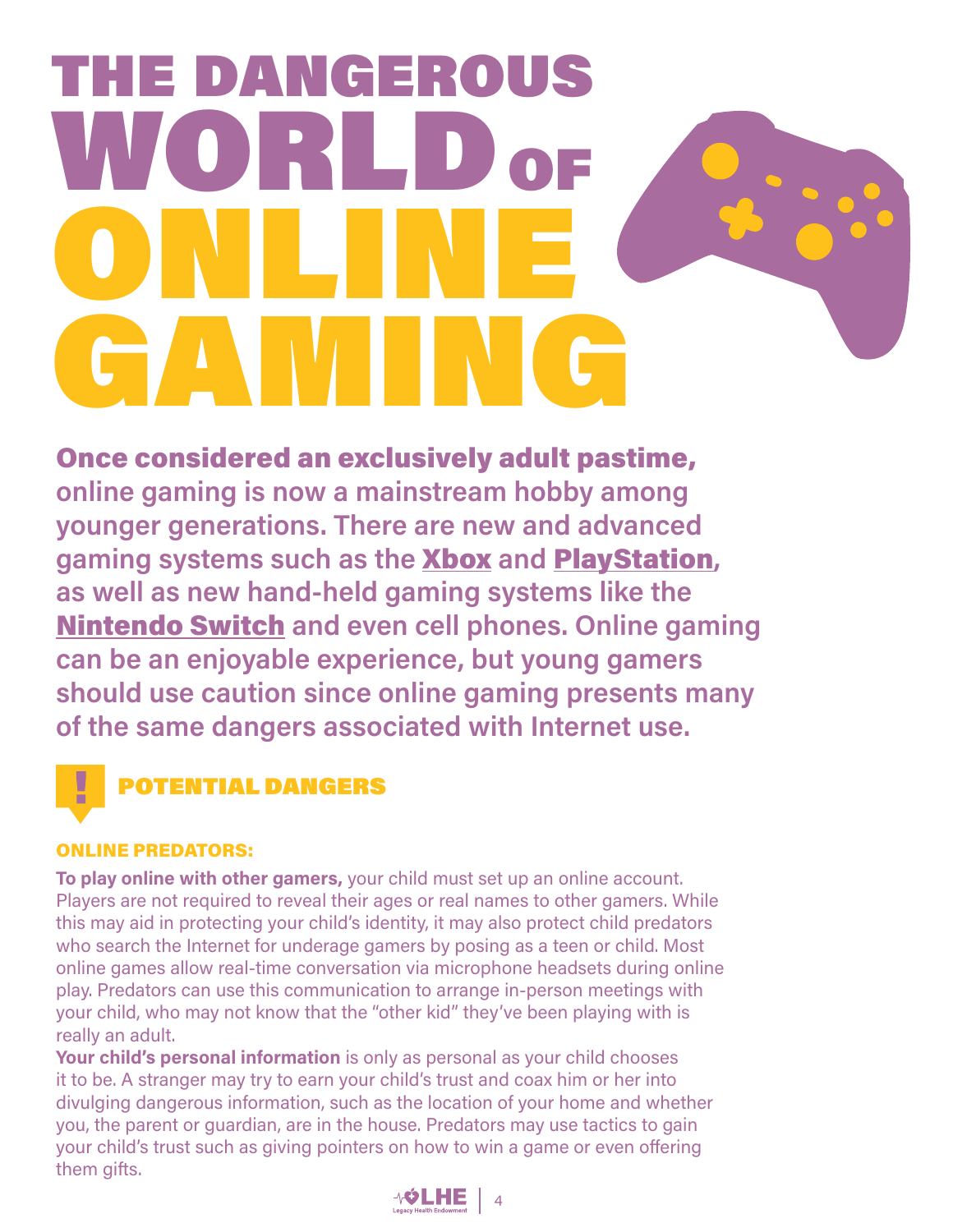### MORE POTENTIAL DANGERS OF ONLINE GAMING

### SCAMS:

۷

Your child may purchase "virtual" goods, such as in-game upgrades or game add-ons that enhance their gaming experience. Parents have the option of connecting their bank accounts or credit card accounts directly to their child's online gaming account to pay for these goods. However, scam artists may pose as software suppliers in order to get your account number, so beware of downloading from less-than-reputable sites. Always do a quick online search to verify the quality of a website or service.

### ADULT GAME MATERIAL:

Video games have a rating system for a reason. Many adult-themed games feature images of drugs and prostitution, and contain adult language and images that may be unfit for children. Many games also feature graphic displays of blood, gore, and violence that rival movies in terms of realism.

### MENTAL HEALTH:

Games with violent, sexualized, or highly realistic content (including augmented reality and virtual reality games) can also have an emotional impact on children, especially the younger kids. It's a controversial area with conflicting research but some studies have linked violent video games to aggression in young people.

### PORNOGRAPHY:

A gaming console system is basically a computer system without a keyboard and mouse. Most contain a hard drive capable of storing data, just like a computer. Your child is able to download inappropriate photos and footage if they are in the correct format. "Xvid" is one video format required by both the Xbox and PlayStation consoles to play videos, and hundreds of pornographic sites offer videos in this format. Predators also have the ability to send inappropriate content to your child.



### CYBERBULLIES:

Computer gaming can be an intense hobby, and passions run high when the virtual action is underway. Cyberbullying is a serious and growing problem, and it can be just as real and as hurtful as traditional bullying. Be mindful of the warning signs that your child is the target of cyberbullying, and be sure your child knows and uses proper "netiquette" when playing games online. Cyberbullies may harass fellow gamers with name-calling and "trash talk" that can at times be racist, homophobic, or just inappropriate. Typically, the vulgar language comes from adult gamers who may not realize they are playing with a juvenile. These profanities can leave your child with mental injuries and broken self-esteem, as well as premature exposure to adult topics and conversation. This doesn't mean you have to force your child to stop gaming completely, but rather be aware of the types of video games they are playing and the ESRB rating.

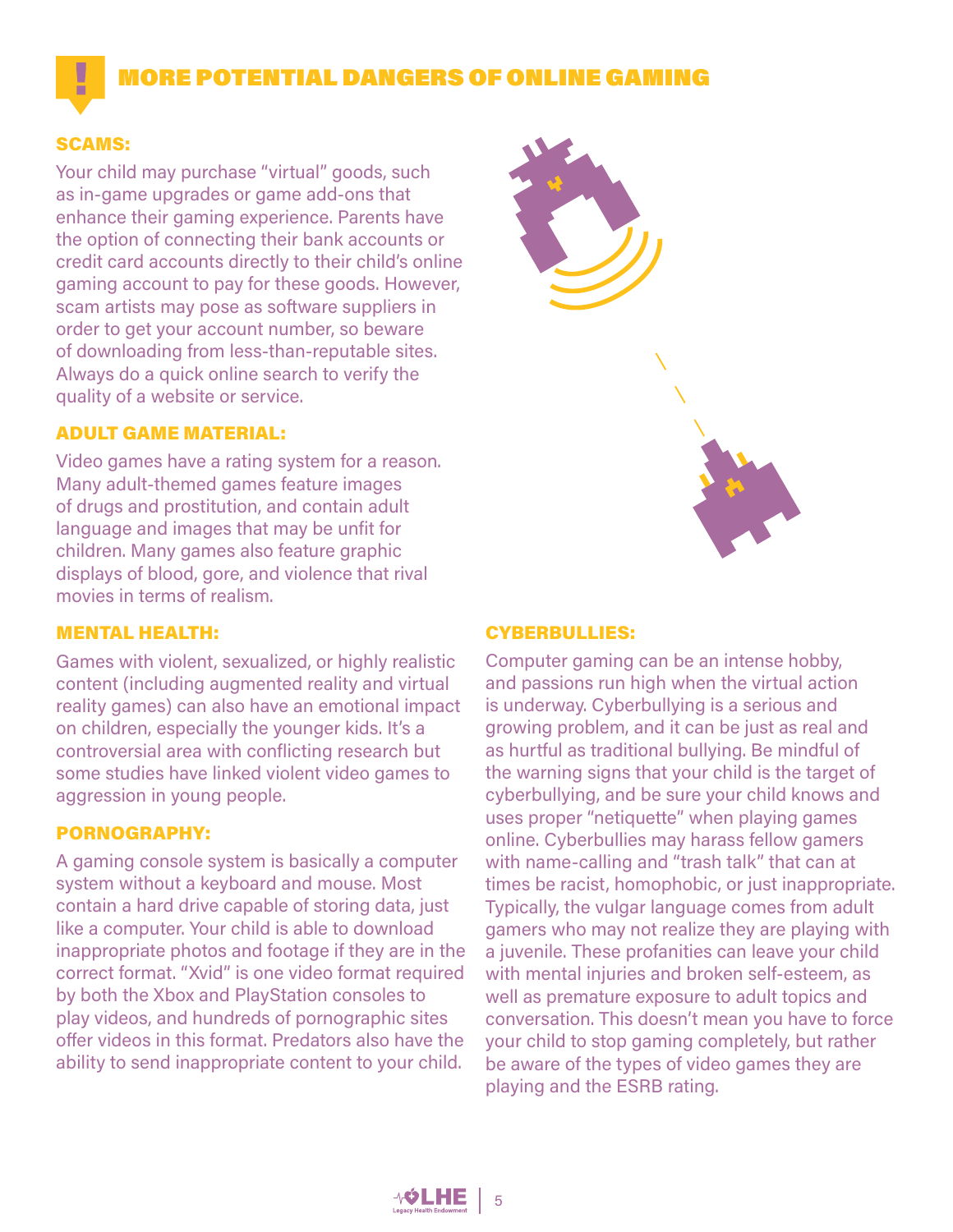### **HOW** REAL ARE THE RISKS?



**8.5%** of American youth<br>dinically addicted<br>clinically addicted gamers (ages 8-18) are clinically addicted to playing video games



**THE FBI ESTIMATES THAT THERE ARE** BETWEEN 500,000 TO 750,000 SEXUAL PREDATORS **ACTIVE ON THE INTERNET ANY GIVEN DAY**

### THE MOST COMMONLY USED DEVICES FOR VIDEO GAME PLAY:

# ONE IN FIVE KIDS HAVE BEEN

### SEXUALLY SOLICITED ONLINE

- 13% of kids online are victims of sexual advances
- 75% of youth who were approached online did not tell their parents
- Warning signs of interaction with a predator: secrecy, sadness, withdrawal, distraction, and abrupt mood swings



of kids will give out personal info if asked online

17% of kids have been cyberbullied in the last 30 days



### PSYCHOLOGICAL SYMPTOMS OF ADDICTION TO VIDEO GAMES:

- **ANXIETY**
- FEELINGS OF EMPTINESSS
- DEPRESSION
- MOOD SWINGS
	- **FEAR**
- **IRRITABILITY**



### SOURCES:

https://www.theesa.com/esa-research/2019-essential-facts-about-the-computer-and-video-game-industry/ https://www.vpnmentor.com/blog/the-ultimate-parent-guide-for-child-internet/ https://www.broadbandsearch.net/blog/internet-safety-kids https://www.health.harvard.edu/newsletter\_article/violent-video-games-and-young-people. https://www.internetmatters.org/hub/news-blogs/expert-advice-on-gaming-addiction-in-young-people-and-children/ https://www.commonsensemedia.org/

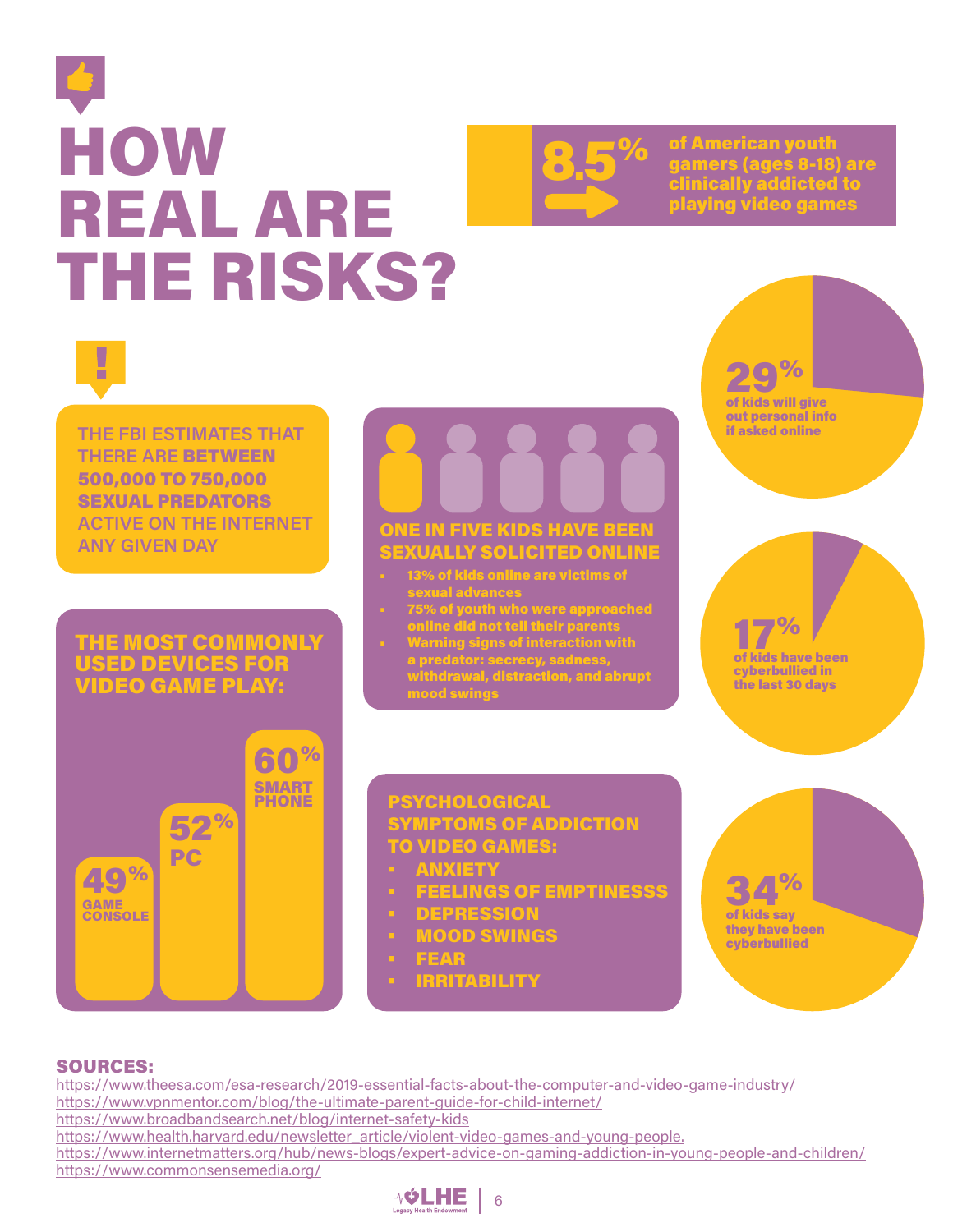## WHAT YOU CAN DO:



### EDUCATE

Explain to your child the possibility of their online buddies being somebody other than who they say they are. Many predators pose as youths and they can use devices to make their voices sound younger. Frequently remind your child to never share personal information, even with friends.

### BE CAUTIOUS

Never connect your child's online gaming account to a bank account or credit card account. Most reputable game-hosting communities allow parents to purchase for their child a set number of "game credits" with which the child may purchase add-ons and additional game content.

### BE AWARE

Ask your child to give you a tour of their online gaming, and see for yourself if you are happy with the online company with which he or she associates. You can also closely monitor video footage stored on the game system and search for questionable content.

### BE INVOLVED

Keep your game console or PC in a common area of the home so you can keep an eye and ear on the action. Ask what they are doing and with whom they are playing online.

### LOOK OUT FOR MODS

Some games offer players the ability to modify their content, sometimes in ways that are not consistent with the ESRB rating. These changes can be made by using a special cheat device or a free downloadable program called a "mod" that any other player can download for free.

### DON'T DISCLOSE

Make sure that your children know not to divulge personal or financially sensitive information about themselves or other family members when completing profiles, purchasing items, or interacting with others online.

### SET LIMITS

Set and discuss limits on what your children can do on the Internet. Establish rules with which you are comfortable.

### STAY INFORMED

Educate yourself and your children about the virtual world they're exploring, be it in a video game or on a social networking website. Use resources like the ones noted in this guide to learn more about how you can help keep your family safe.

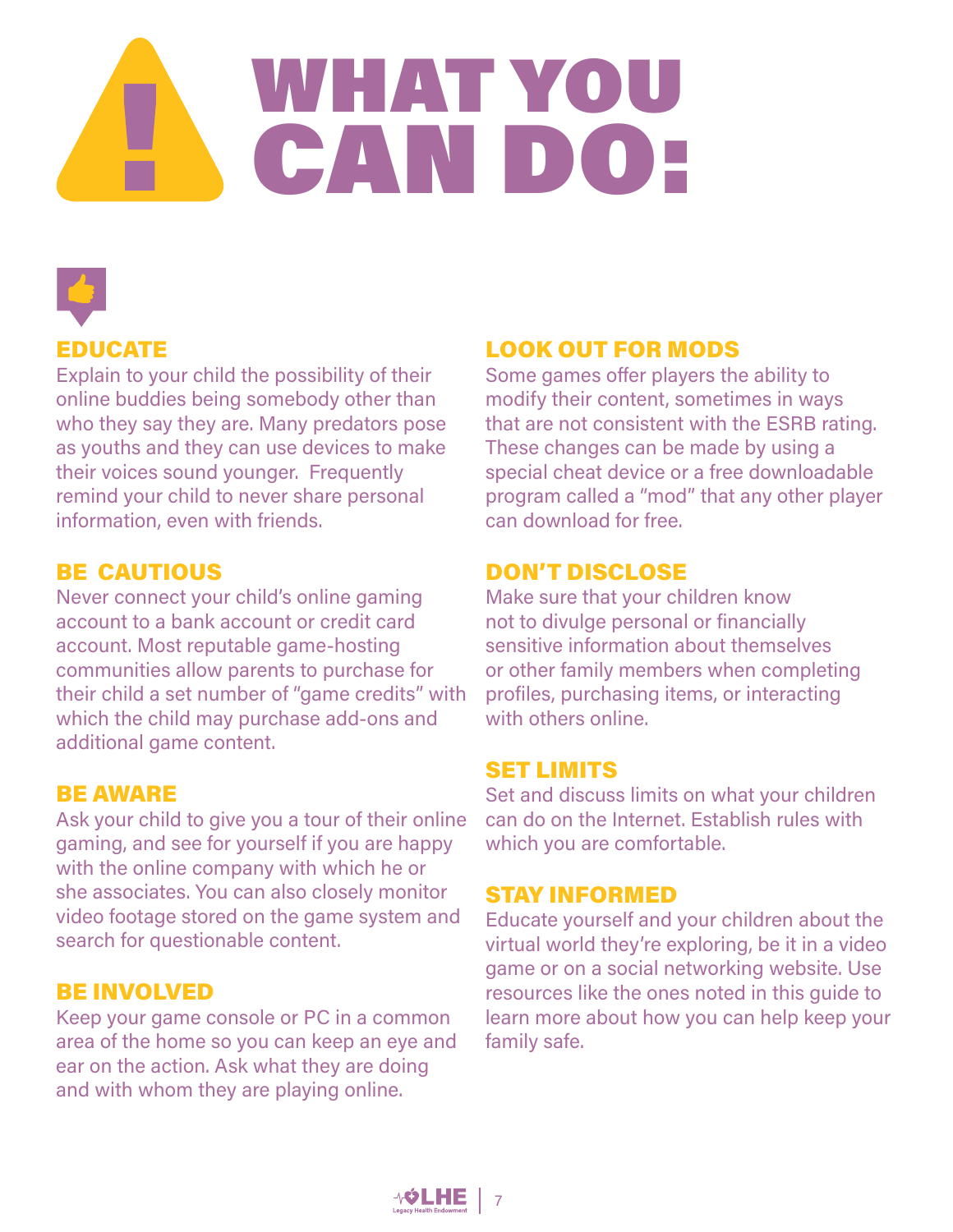# ESRB RATINGS

### The Entertainment Software Rating Board (ESRB) ratings provide

information about what's in a game or app, so parents and consumers can make informed choices about which ones are right for their families.

### Ratings have three parts:

Rating Categories, Content Descriptors, and Interactive Elements. ESRB ratings make it easy for parents to be informed about the video games their kids play, but there's more parents can do to stay involved and up to date. Learn how to set parental controls, start a conversation using the [ESRB discussion guide](https://www.esrb.org/tools-for-parents/family-guide/), download the ESRB mobile app, and more.

### EARLY CHILDHOOD

Titles rated EC have content that may be suitable for persons ages 3 and older. Contains no material that parents would find inappropriate.



### EVERYONE

Titles rated  $E$  have content that may be suitable for persons ages 6 and older. Titles in this category may contain minimal cartoon, fantasy or mild violence and/or infrequent use of mild language.



### EVERYONE 10+

Titles rated  $E10+$  have content that may be suitable for ages 10 and older. Titles in this category may contain more cartoon, fantasy or mild violence, mild language, and/or minimal suggestive themes.



### TEEN

Titles rated T have content that may be suitable for ages 13 and older. Titles in this category may contain violence, suggestive themes, crude humor, minimal blood, simulated gambling, and/or infrequent use of strong language.



### MATURE

Titles rated  $M$  have content that may be suitable for persons ages 17 and older. Titles in this category may contain intense violence, blood and gore, sexual content, and/or strong language.



### ADULTS ONLY

Titles rated AO have content that should only be played by persons 18 years and older. Titles in this category may include prolonged scenes of intense violence and/or graphic sexual content and nudity. Microsoft does not support AO titles on Xbox 360, Xbox LIVE or as part of the Games for Windows branded program.



Titles listed as RP have been submitted to the ESRB and are awaiting final rating. This symbol appears only in advertising prior to a game's release.





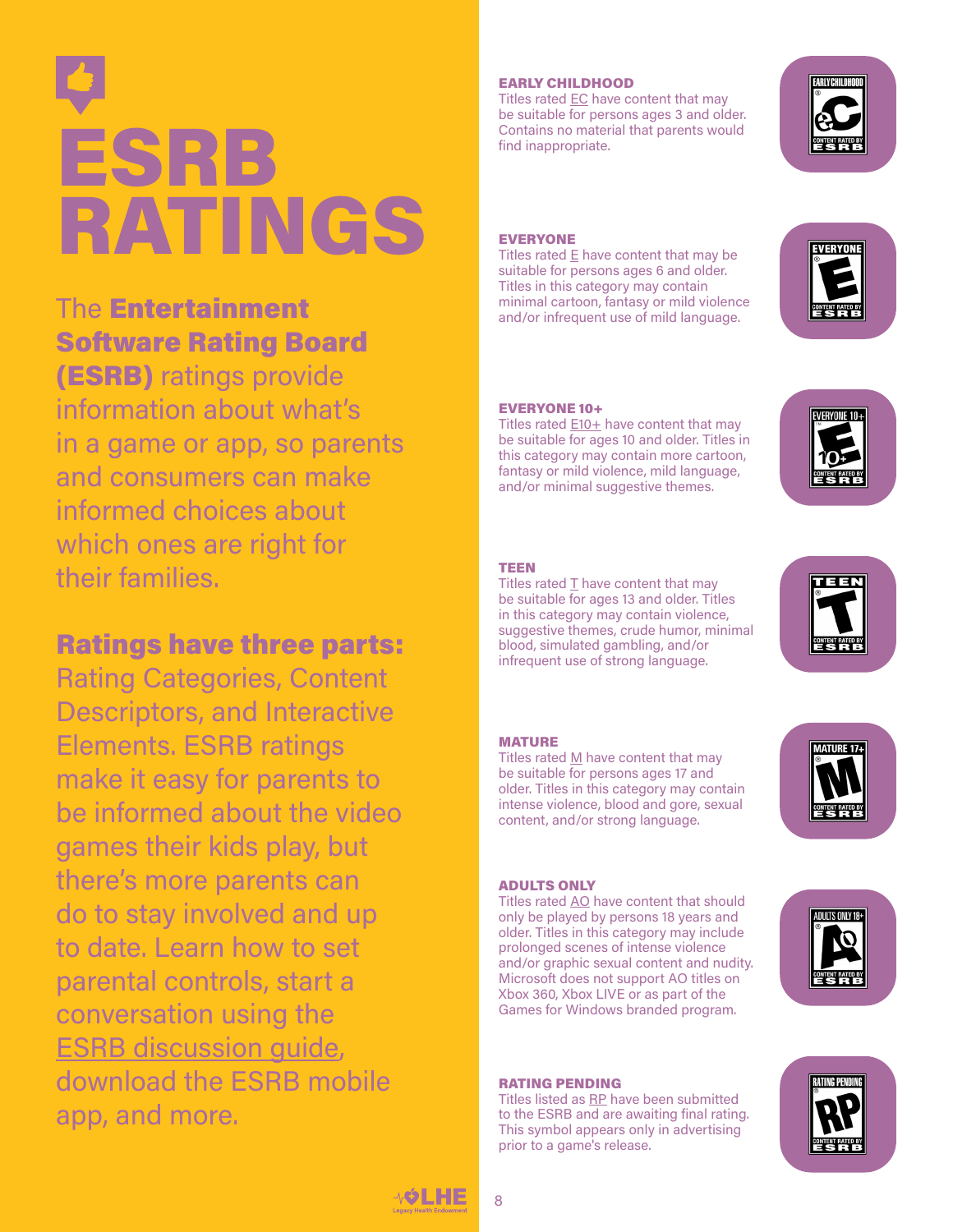7 TIPS TO GIVE YOUR GAMER:



- **1.** Be aware of voice-masking features. While masking can be a safety feature, predators can use it to pretend to be someone they are not.
- 2. Beware of strangers. We advise that gamers, under 15 years old, play only with people they've met in person and that are parent-approved.
- **3.** Use a screen name (gamertag), not their real name.
- 4. Never give out personal information to anyone online.
- **5.** Kick (ignore/block) out any players that make them feel uncomfortable.
- **6.** Report cyberbullying, abusive, or inappropriate behavior to you.
- **7.** Remember that games and other technology are a privilege, not a right.

## 7 STRATEGIES FOR YOU:

- **1.** Review games, apps, and their ratings before you download or buy to make sure they are age-appropriate. The Internet is a parent's best friend for getting up-to-date information on safety, tools, and gaming features.
- **2.** Play the game alongside your child to learn about it. Kids love to teach parents and will enjoy the interaction.
- **3.** Have regular conversations with your child about the games they are playing, their gaming experiences (both good and bad), who they are talking to, and how they can stay safe.
- 4. Set and save parental controls provided by the game or gaming app.
- 5. You also will need to set the parental controls on the gaming platform: Xbox, Nintendo Switch, PlayStation, Windows 10, or iOS.
- **6.** Your child could be gaming on multiple devices (consoles, phones, tablets), so set
- **7.** Keep your parent password private. Believe it or not, some parents ask their kids to set up parental controls.

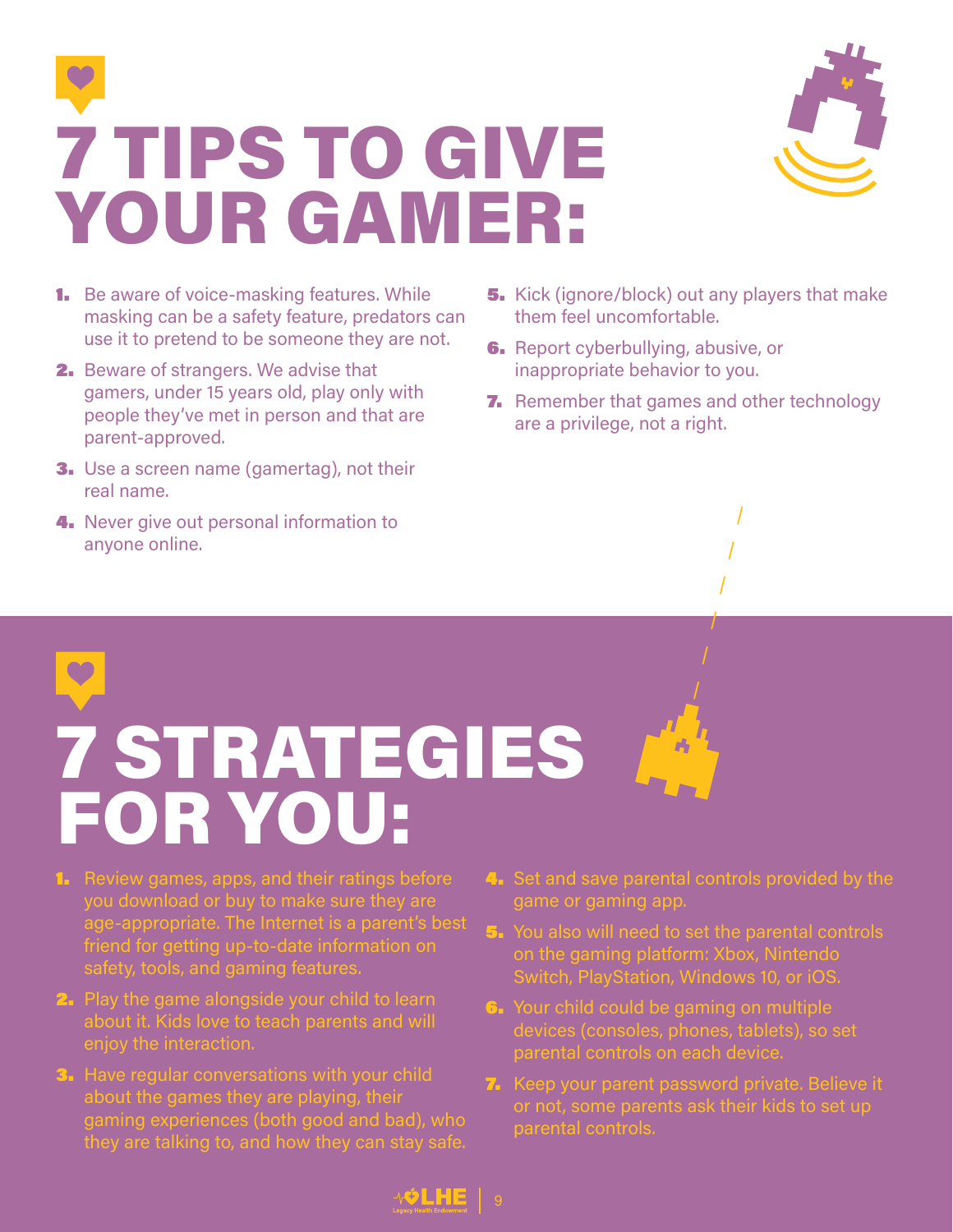

### PARENTAL CONTROLS AND RESOURCES

### BASIC GUIDELINES FOR SETTING PARENTAL CONTROL TOOLS:

- Gaming can be addictive, so set boundaries for when and how long your child can play.
- Determine if your child is mature enough for voice chat. If not, turn it off. Be aware your child may hear profanity or other unwanted language.
- Consider setting controls to require your parent PIN on purchases. You can also use your PIN to restrict access to games, including free games in the online store.
- Limit the players with whom your child can play to parent approved players, i.e., kids you and your child know.
- Consider limiting access to web browsing, which gives your child unrestricted Internet access.
- Consider disabling the webcam while gaming and use an avatar instead, especially for gamers under the age of 14.
- Consider disabling voice-masking technology.
- Be aware that there are numerous blogs, YouTube videos, etc. that show kids how to disable parental controls.
- Keep up with new gaming functions introduced by the game that could put your child at risk. For instance, a new feature was added to Fortnite Battle Royale allowing users to connect with strangers through both text and voice chat. The National Society for the Prevention of Cruelty to Children (NSPCC) reported that one in four users age 11 to 18 had been contacted on Fortnite by someone they did not know. Visit the websites of gaming developers like Microsoft and Epic and sign up to receive updates on changes to gaming functions.
- Keep all software current to protect against viruses and spyware.



### RESOURCES AND LINKS FOR PARENTS

### ESRB

<https://www.esrb.org/tools-for-parents/> Commonsense Media

[https://www.commonsensemedia.org/parents-ulti-](https://www.commonsensemedia.org/parents-ultimate-guides )

### [mate-guides](https://www.commonsensemedia.org/parents-ultimate-guides )

**PlayStation** 

[https://support.playstation.com/s/article/PlayStation-Safe](https://support.playstation.com/s/article/PlayStation-Safety-for-Parents?language=en_US )ty-for-Parents?language=en\_US

### Xbox

[https://www.xbox.com/en-US/community/for-everyone/](https://www.xbox.com/en-US/community/for-everyone/responsible-gaming) [responsible-gaming](https://www.xbox.com/en-US/community/for-everyone/responsible-gaming)

### Nintendo Switch

[https://www.nintendo.com/switch/parental-controls/](https://www.nintendo.com/switch/parental-controls/ )  Windows/PC 10 & 11

[https://news.microsoft.com/en-in/features/windows-10-pa](https://news.microsoft.com/en-in/features/windows-10-parental-controls-feature/)[rental-controls-feature/](https://news.microsoft.com/en-in/features/windows-10-parental-controls-feature/)

### **Twitch**

[https://www.commonsensemedia.org/blog/parents-ulti](https://www.commonsensemedia.org/blog/parents-ultimate-guide-to-twitch )[mate-guide-to-twitch](https://www.commonsensemedia.org/blog/parents-ultimate-guide-to-twitch ) 

### YouTube

[https://support.google.com/youtubekids/an](https://support.google.com/youtubekids/answer/6172308?hl=en)[swer/6172308?hl=en](https://support.google.com/youtubekids/answer/6172308?hl=en)

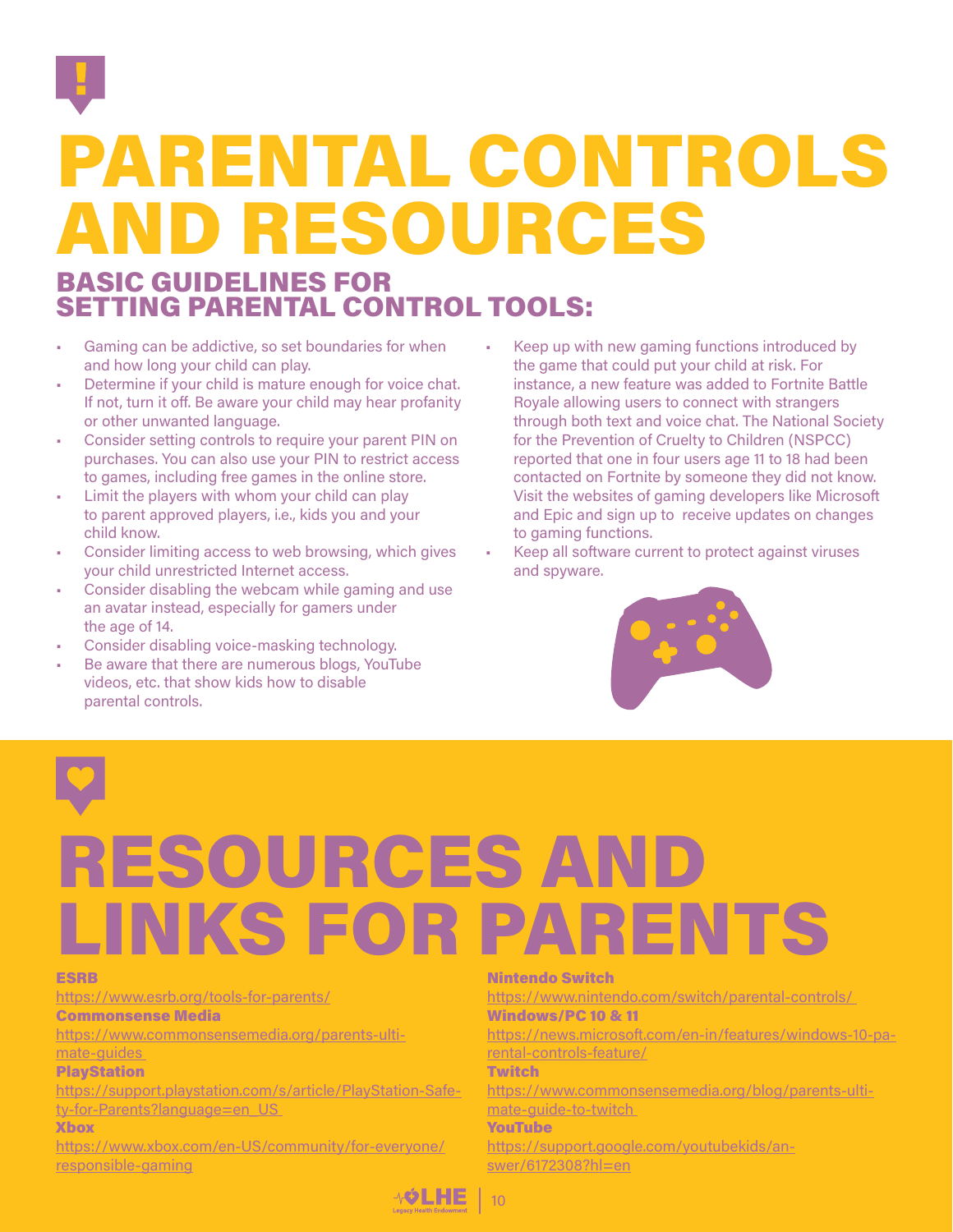### A LIMITED LIST OF TOP TRENDING GAMES OF 2020



CALL OF DUTY®: BLACK OPS 4



MINECRAFT



SUPER SMASH BROS.™ ULTIMATE



CALL OF DUTY®: MODERN WARFARE



ROCKET LEAGUE®



**TOM** CLANCY'S RAINBOW SIX® SIEGE



**FORTNITE** 



RED DEAD REDEMPTION II



GRAND THEFT AUTO V



SPIDER MAN

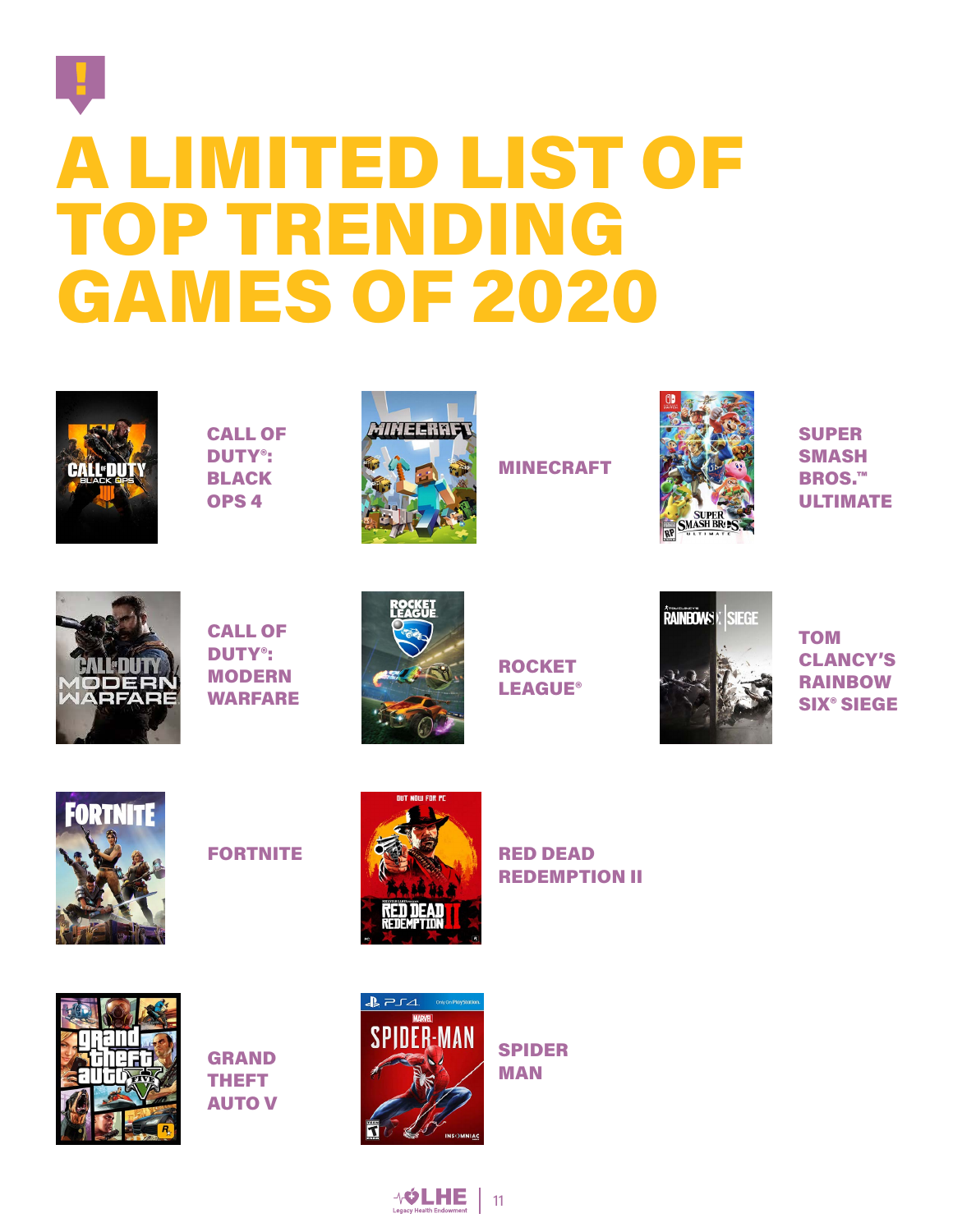

A-G

# GLOSSARY

**To communicate with your child about safe gaming, you have to speak the same language. This glossary will help you understand any verbal or text conversations your child may be having with other gamers.**

### 1337

Elite or leet.

### 143

I love you.

### 1174

Nude club or meet in person.

### ADN

Any day now.

### ADR

Address.

### AFK

Away from Keyboard. This means you are not playing for some time.

### AIMBOT

Type of hack in which you automatically aim at opponents, usually their heads. It should not be confused with aim-assist on consoles.

### AIM-ASSIST

In first-person shooter games, the system helps players shoot moving targets when using a controller on PC.

### ASL

Age/sex/location.

### **BOTS**

In games such as Counter-Strike, you have an option to play against computer-controlled opponents, often referred to as bots.

### CAMPER

A person who hides in a corner to get easy kills by surprising others. It involves no tactics and is frowned upon in fast-paced games like Overwatch.

### CD9 - CODE 9

Parents are around.

### EASTER EGGS

This term is used to describe some elements of a game (or a movie) that are not vital yet hold a special value. For example, you'll often see "A113" in Pixar movies. A113 is the name of the classroom where most Pixar employees studied.

### FARMING

The act of collecting supplies needed in the game.

### FPS

Frames per second is the number of times a computer updates the on-screen image. A game that runs at low FPS gives a bad experience.

### FWB

Friends with benefits.

### GHOSTING

The act of spectating another player to learn their tricks to beat them.

### GRINDING

Grinding is the term used to define the repetitive actions performed in a game to earn a reward. Take the example of a highly expensive car in Gran Turismo. You need to play the same races over and over again to accumulate the money needed to buy that car.